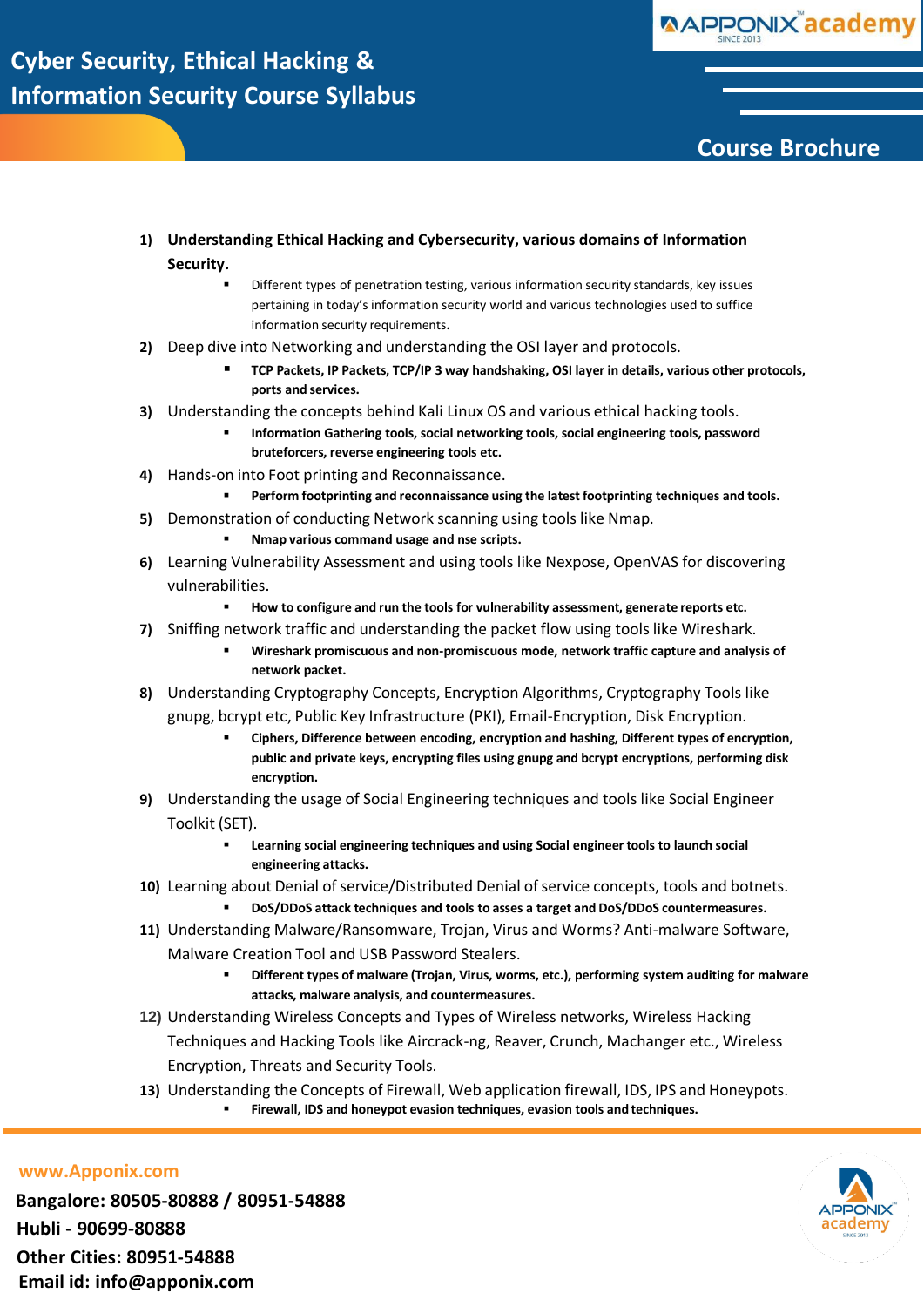

# **Course Brochure**

- **14)** Learning the concepts of Internet of Things (IOT) and OWASP top 10 IOT vulnerabilities.
	- **What is Internet of Things (IOT), different IOT products and top 10 vulnerabilities in IOT systems and remediation techniques.**
- **15)** Deep dive into different cloud environments like SAAS/IAAS/PAAS. Steps to conduct Cloud security assessment.
	- **Vulnerabilities in cloud applications and remediation measures.**
- **16)** Understanding the System hacking methodology, usage of Metasploit framework and usage to hack a system and gain meterpreter session.
- **17)** Understanding the concepts of web application and its components like HTML, CSS, JS, Content management systems like Drupal, Wordpress etc.
- **18)** Steps or Procedures needs to be adopted for conducting web application penetration testing activities. What are false positives and false negatives?
- **19)** Learning threat profiling of the vulnerabilities. Concepts of different vulnerability scoring/rating methodologies like DREAD, CVSS score etc.
- **20)** Deep dive into HTTP protocol and HTTP status codes.
	- About HTTP protocol
	- HTTP status codes like 100, 200, 300, 400 and 500 series
	- HTTP request methods like GET, POST, TRACE, PUT, HEAD, DELETE etc.
- **21)** Understanding the OWASP Top 10 vulnerabilities and practical demonstration of web application vulnerabilities.
	- **SQL** injection
	- **xss**
	- **Session Management Flaws**
	- **Server Misconfiguration**
	- $\blacksquare$  XXE
	- **Nalicious File Upload**
	- **Insecure Deserialization**
	- **LFI, RFI**
	- **Bruteforce attacks and many more**
- **22)** Deep dive into different modules present in Burpsuite like Intruder, Repeater, Sequencer, Decoder, Comparer, Extender etc. Sub domain scanners, crawlers, directory busters, brute forcing tools like Hydra to be covered.
- **23)** Learning SQL injection attack techniques in details, Different types of SQL injection, injection detection tools (SQLmap) to detect SQL injection exploits, and countermeasures to prevent SQL injection.



### **[www.Apponix.com](http://www.apponix.com/)**

**Bangalore: 80505-80888 / 80951-54888 Hubli - 90699-80888 Other Cities: 80951-54888 Email id: [info@apponix.com](mailto:info@apponix.com)**